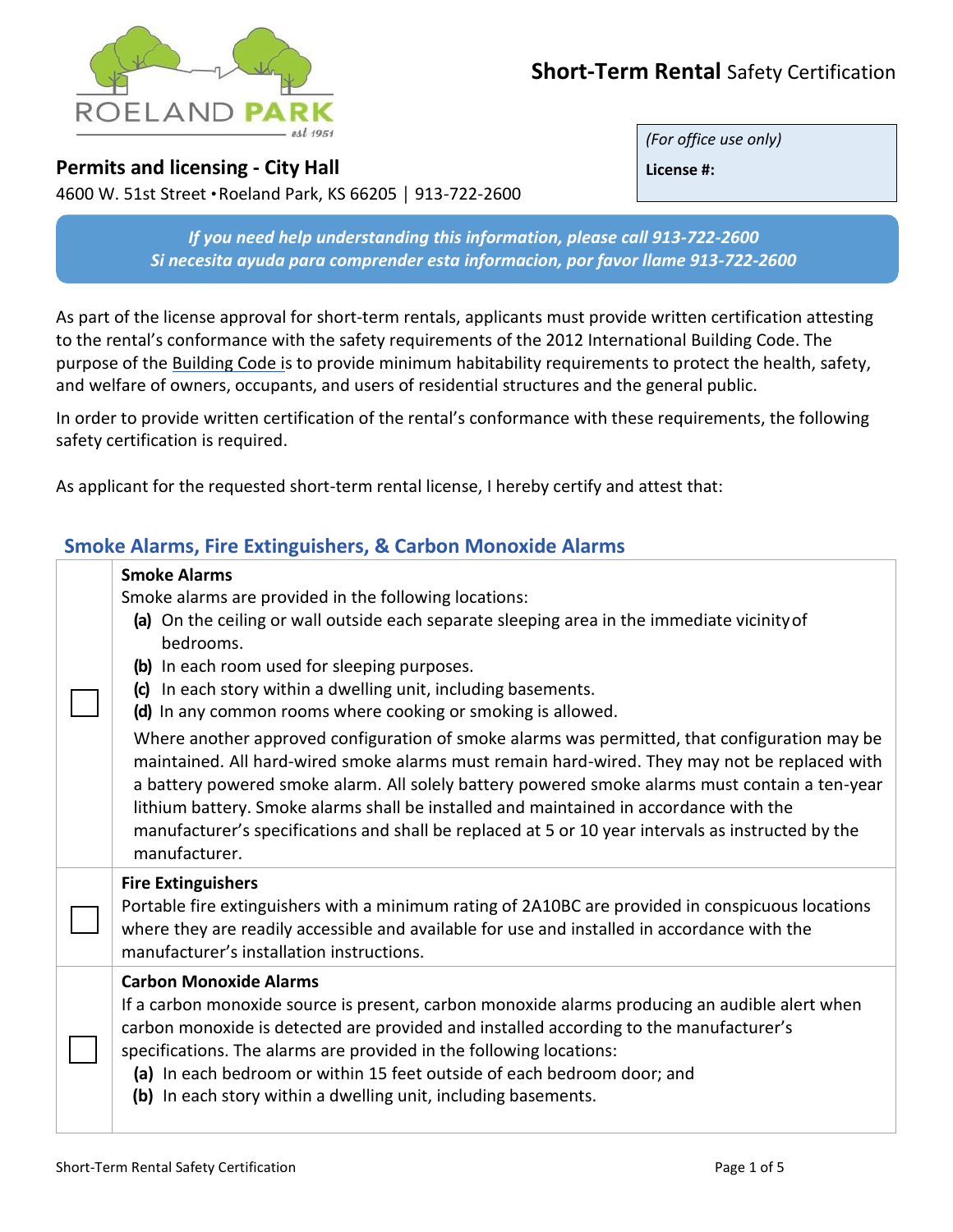# **Emergency Egress & Exits**

|              | <b>Exits and Egress</b>                                                                                                                                                                                                                                                                                                                                                                                                                                          |
|--------------|------------------------------------------------------------------------------------------------------------------------------------------------------------------------------------------------------------------------------------------------------------------------------------------------------------------------------------------------------------------------------------------------------------------------------------------------------------------|
|              | (a) Every sleeping room has at least one operable window or exterior door approved for                                                                                                                                                                                                                                                                                                                                                                           |
|              | emergency escape or rescue that is openable from the inside to a full clear opening. An exit                                                                                                                                                                                                                                                                                                                                                                     |
|              | path must be marked nearby on a laminated sign.                                                                                                                                                                                                                                                                                                                                                                                                                  |
|              | (1) Egress Windows. If windows are used to meet this requirement:                                                                                                                                                                                                                                                                                                                                                                                                |
|              | ❖ The windows have a clear opening with a minimum width of at least 20 inches and a<br>minimum height of at least 24 inches and with a sufficient dimension to result in a<br>minimum clear opening of 5.7 square feet in area.                                                                                                                                                                                                                                  |
|              | The windows are capable of being easily opened, and held open by window hardware,<br>❖<br>without use of separate tools or any special knowledge or effort.                                                                                                                                                                                                                                                                                                      |
|              | Below grade windows have a window well, constructed of permanent materials, the full<br>❖<br>width of the window with a minimum clearance of 3 feet by 3 feet in front of the<br>window measured perpendicular to the outside wall. If the bottom of the window well<br>is more than 44 inches below the ground level, approved steps or an approved<br>permanently attached ladder are provided.<br>(2) Exit Doors. If doors are used to meet this requirement: |
|              | ❖ The doors are capable of being easily opened without the use of a key, separate tools,<br>or any special knowledge or effort.                                                                                                                                                                                                                                                                                                                                  |
|              | (b) Required exit doors and egress windows are free of obstructions that block access to the exit.                                                                                                                                                                                                                                                                                                                                                               |
|              | (c) Exit pathways that open into an enclosed yard or court have unimpeded access to the public                                                                                                                                                                                                                                                                                                                                                                   |
| <b>Doors</b> | way.                                                                                                                                                                                                                                                                                                                                                                                                                                                             |
|              | <b>Doors</b>                                                                                                                                                                                                                                                                                                                                                                                                                                                     |
|              | (a) For single family dwelling units, at least one door is provided leading to an exterior yard or<br>court. The door is openable from the inside without the use of a key or any special knowledge<br>or effort.                                                                                                                                                                                                                                                |
|              | (b) For dwelling units within a duplex or condominium building, at least one door is provided<br>leading to an exterior yard or court or to an approved exit. The door is openable from the<br>inside without the use of a key or any special knowledge or effort.                                                                                                                                                                                               |
|              | (c) For dwelling units within a condominium building, exit doors in common corridors or other<br>common passageways are openable from the inside with one hand in a single motion, such as                                                                                                                                                                                                                                                                       |
|              | pressing a bar or turning a knob, without the use of a key or any special knowledge or effort.                                                                                                                                                                                                                                                                                                                                                                   |
|              | (d) There are no double cylinder dead bolts on any exit doors.<br>(e) Every exterior door, door hinge, door knob, door lock, and strike plate is maintained in good<br>condition.                                                                                                                                                                                                                                                                                |
|              | Every interior door and doorframe is maintained in good condition and having neither non-<br>(f)<br>manufactured penetrations, nor any knob or lock requiring a key.                                                                                                                                                                                                                                                                                             |
|              | <b>Stairways, Stairs and Porches, Handrails, &amp; Guardrails</b>                                                                                                                                                                                                                                                                                                                                                                                                |
|              | <b>Stairways</b>                                                                                                                                                                                                                                                                                                                                                                                                                                                 |
|              | (a) Interior stairways, stairways used as an exit, and stairways connected to the structure are not<br>less than 30 inches in width. Handrails shall not reduce the width of any stairway by more than                                                                                                                                                                                                                                                           |
|              | 4 inches.                                                                                                                                                                                                                                                                                                                                                                                                                                                        |
|              | (b) The rise of every step in a stairway does not exceed 9 inches, the run of every step in a stairway<br>is not less than eight inches, and the run of the treads and height of the risers in the stairway<br>are of uniform dimensions.                                                                                                                                                                                                                        |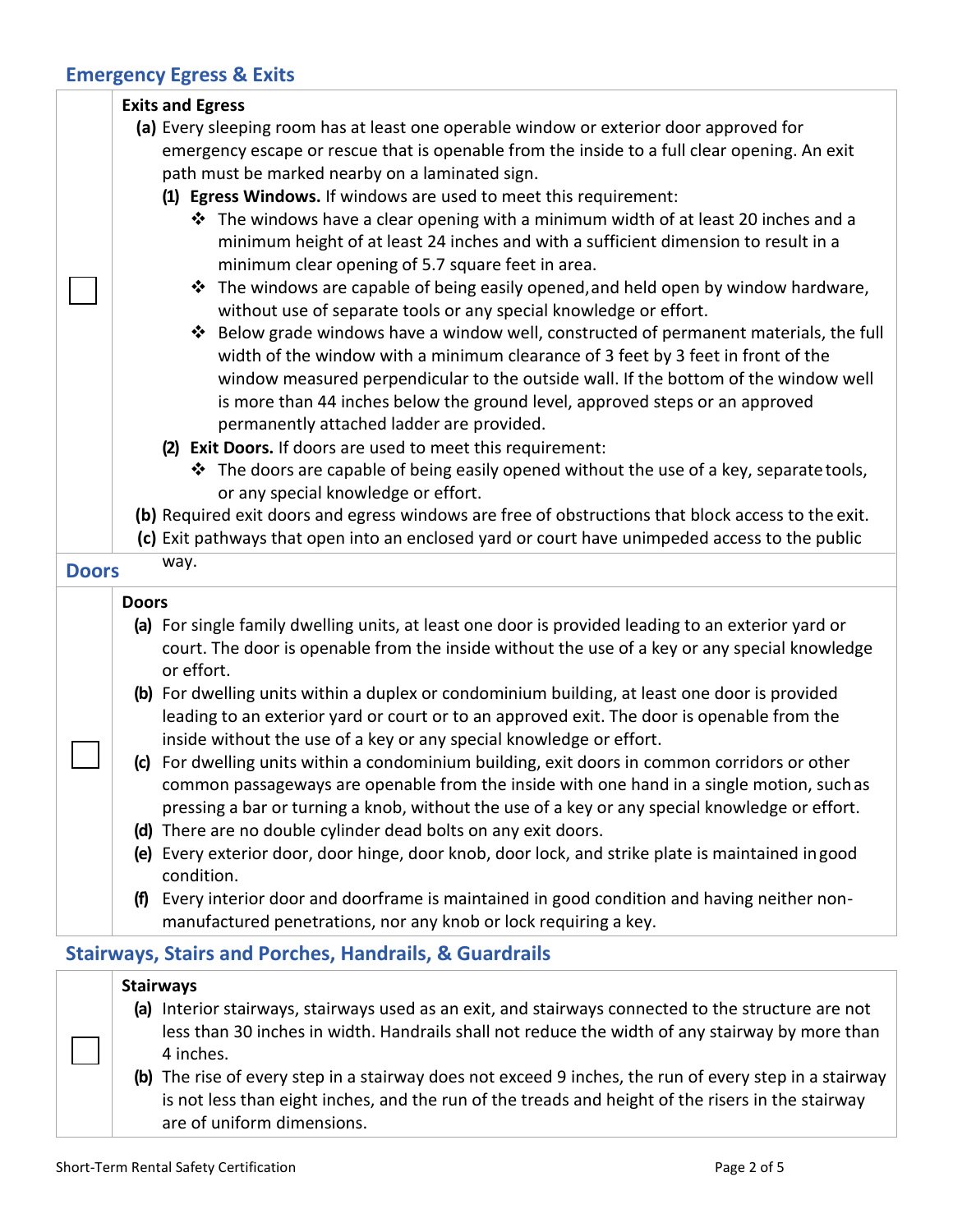| (c) There is no enclosed usable space under any exit stairways that is not completely enclosed in<br>one-hour fire-resistant rated construction. Open space under exterior stairways is not used for<br>any purpose.                                                                                                                                                                                                                                                                                                                                                                                                                                                                                                                                                                                                                                                                                                                       |
|--------------------------------------------------------------------------------------------------------------------------------------------------------------------------------------------------------------------------------------------------------------------------------------------------------------------------------------------------------------------------------------------------------------------------------------------------------------------------------------------------------------------------------------------------------------------------------------------------------------------------------------------------------------------------------------------------------------------------------------------------------------------------------------------------------------------------------------------------------------------------------------------------------------------------------------------|
| <b>Stairs and Porches</b><br>(a) Every stair, porch, and attachment to any stair or porch is kept in good repair <i>(including</i><br>replacement as necessary of flooring, treads, risers, and stringers that are broken, warped, or<br>loose).<br>(b) All stair and porch surfaces used as a means of egress have slip-resistant surfaces.                                                                                                                                                                                                                                                                                                                                                                                                                                                                                                                                                                                               |
| <b>Handrails and Guardrails</b><br>(a) Guardrails not less than 36 inches in height are provided around:<br>(1) All unenclosed floor and roof openings;<br>(2) Open and glazed sides of landings;<br>(3) Balconies, decks, and porches which are more than 30 inches above grade; and<br>(4) Roofs used as patios, decks, or a similar function.<br>(b) Guard rails are maintained in a safe and usable condition capable of withstanding all forces and<br>loads to which they may be subjected in normal and panic situations.<br>(c) Guardrails are constructed so that no object 4 inches or more in diameter can pass through.<br>(d) Where not otherwise required by the building codes at the time of construction, exterior<br>stairways of more than 3 risers which are designed and intended to be used as part of the<br>regular access to the unit have handrails. Interior stairways of more than 3 risers have<br>handrails. |
| <b>Guest Room Requirements</b>                                                                                                                                                                                                                                                                                                                                                                                                                                                                                                                                                                                                                                                                                                                                                                                                                                                                                                             |
| <b>Sleeping Room Requirements</b><br>(a) Every sleeping room is a room intended to be used for sleeping purposes.<br>(b) Every sleeping room has natural light, ventilation, and windows or other means for escape<br>purposes; and<br>(c) Every sleeping room is not less than 70 square feet in size.                                                                                                                                                                                                                                                                                                                                                                                                                                                                                                                                                                                                                                    |
| <b>Ceiling Heights</b><br>Every sleeping room has a clear average ceiling height of at least 7 feet.                                                                                                                                                                                                                                                                                                                                                                                                                                                                                                                                                                                                                                                                                                                                                                                                                                       |
| <b>Electrical, Plumbing, &amp; Heating</b>                                                                                                                                                                                                                                                                                                                                                                                                                                                                                                                                                                                                                                                                                                                                                                                                                                                                                                 |
| <b>Electrical Requirements</b><br>(a) Every electric outlet and fixture is maintained and safely connected to an approved electrical<br>system.<br>(b) All light fixtures and outlets are properly installed and wired.                                                                                                                                                                                                                                                                                                                                                                                                                                                                                                                                                                                                                                                                                                                    |

- **(c)** Every habitable room contains at least two supplied electric convenience outlets, or one supplied electric convenience outlet and one supplied electric light fixture.
- **(d)** Every toilet compartment or bathroom contains at least one supplied and operable electric light fixture and one outlet.
- **(e)** All outlets within 6 feet of a water source are GFCI (Ground Fault Circuit Interrupter)protected.

| Plumbing<br>(a) Every pluming fixture or device is properly connected to a public or approved private water |
|-------------------------------------------------------------------------------------------------------------|
| system and to a public or approved private sewer system.                                                    |

 $\mathbf{L}$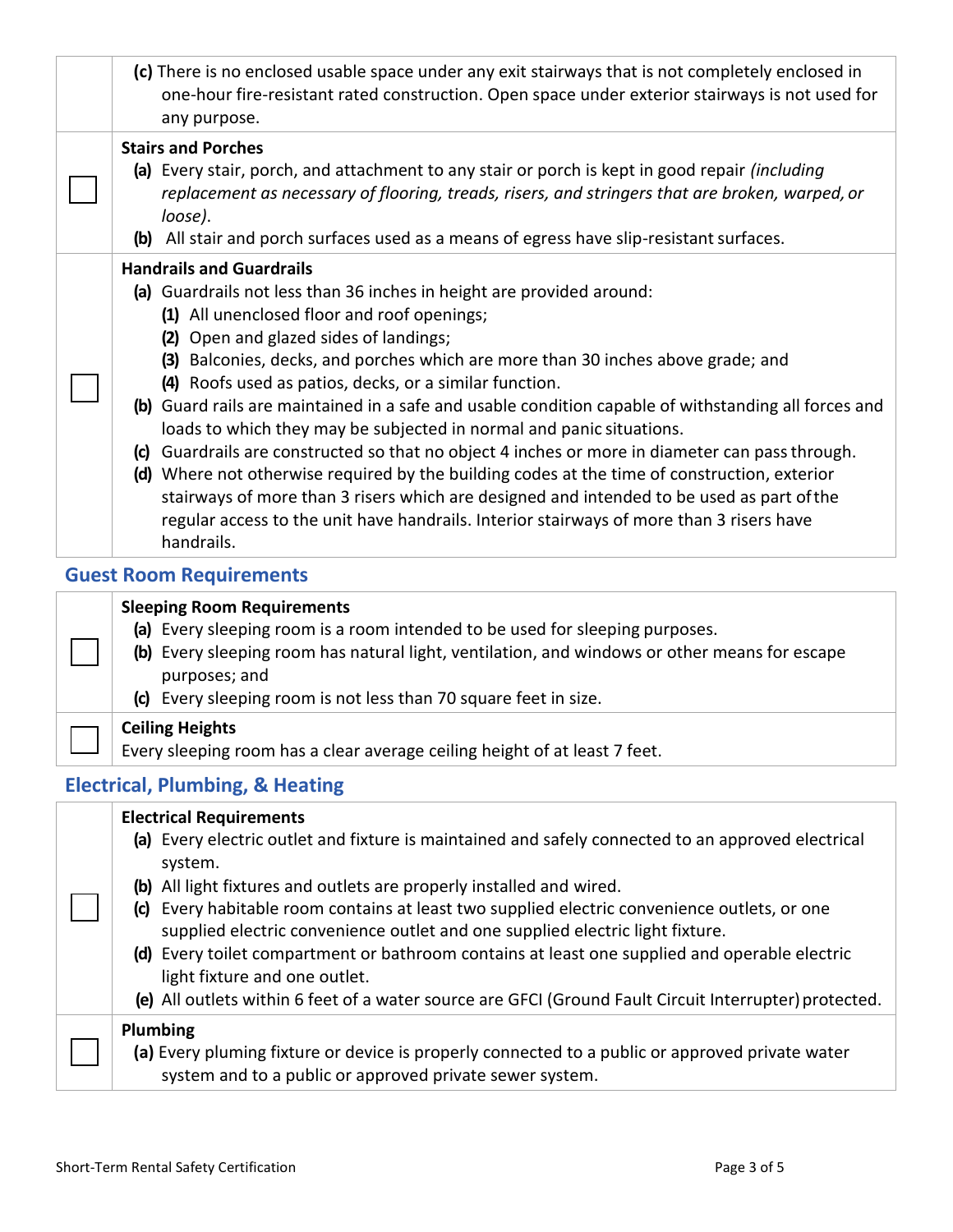|                 | (b) Every plumbing fixture or device is properly installed, connected, and maintained in safe<br>condition and good working order so as to be free from obstructions, leaks, and defects and<br>fire, health, and safety hazards.<br>(c) All required sinks, lavatory basins, bathtubs, and showers are supplied with both hot and cold<br>running water.<br>(d) Water heaters are properly installed and connected, include a temperature pressure release<br>valve and temperature pressure release pipe, and are maintained in safe condition and good |  |
|-----------------|-----------------------------------------------------------------------------------------------------------------------------------------------------------------------------------------------------------------------------------------------------------------------------------------------------------------------------------------------------------------------------------------------------------------------------------------------------------------------------------------------------------------------------------------------------------|--|
|                 | working order so as to be free from fire, health, and accident hazards.                                                                                                                                                                                                                                                                                                                                                                                                                                                                                   |  |
|                 | <b>Heating Requirements</b><br>All heating equipment used is properly installed, properly connected, maintained in a safe condition<br>and good working order, and free from outflow and obstructions so as to be free from fire, health,<br>and accident hazards.                                                                                                                                                                                                                                                                                        |  |
| Address Numbers |                                                                                                                                                                                                                                                                                                                                                                                                                                                                                                                                                           |  |

#### **Address Numbers**

#### **Display of Address Number**

The address number is posted in a conspicuous place so that the address number may be read from the street or public way.

#### **Inspections**

At a subsequent time following license approval, the rental will be required to be inspected to verify conformance with the applicable requirements of the 2012 International Building Code *(Note: shortterm rentals are required to have an exterior inspection every year*).

### **Certification of Compliance**

With my signature below I hereby attest that each of the above checked items are true and that my rental is currently, and will continue to be, maintained in conformance with the requirements of the 2012 Inter[national Building](http://www.cityofsalem.net/code/salem-revised-code-059-housing-code.pdf) Code, including the requirements identified herein.

I further understand that this safety certification is intended to ensure that the *basic* safety requirements of the Building Code are met and that subsequent to license approval an inspection will later occur to confirm conformance with not only the requirements identified in this safety certification but also all of applicable requirements of the Building Code.

By signing this document, I acknowledge that I have read all the regulations relating to the operation of an short-term rental under 2012 International Building Building Code, will operate my rental in compliance with such regulations, and authorize City of Roeland Park staff to enter the property for an exterior inspection in conjunction with this license.

| <b>Authorized Signature</b> | <b>Print Name</b> | Date |
|-----------------------------|-------------------|------|
| <b>Authorized Signature</b> | <b>Print Name</b> | Date |